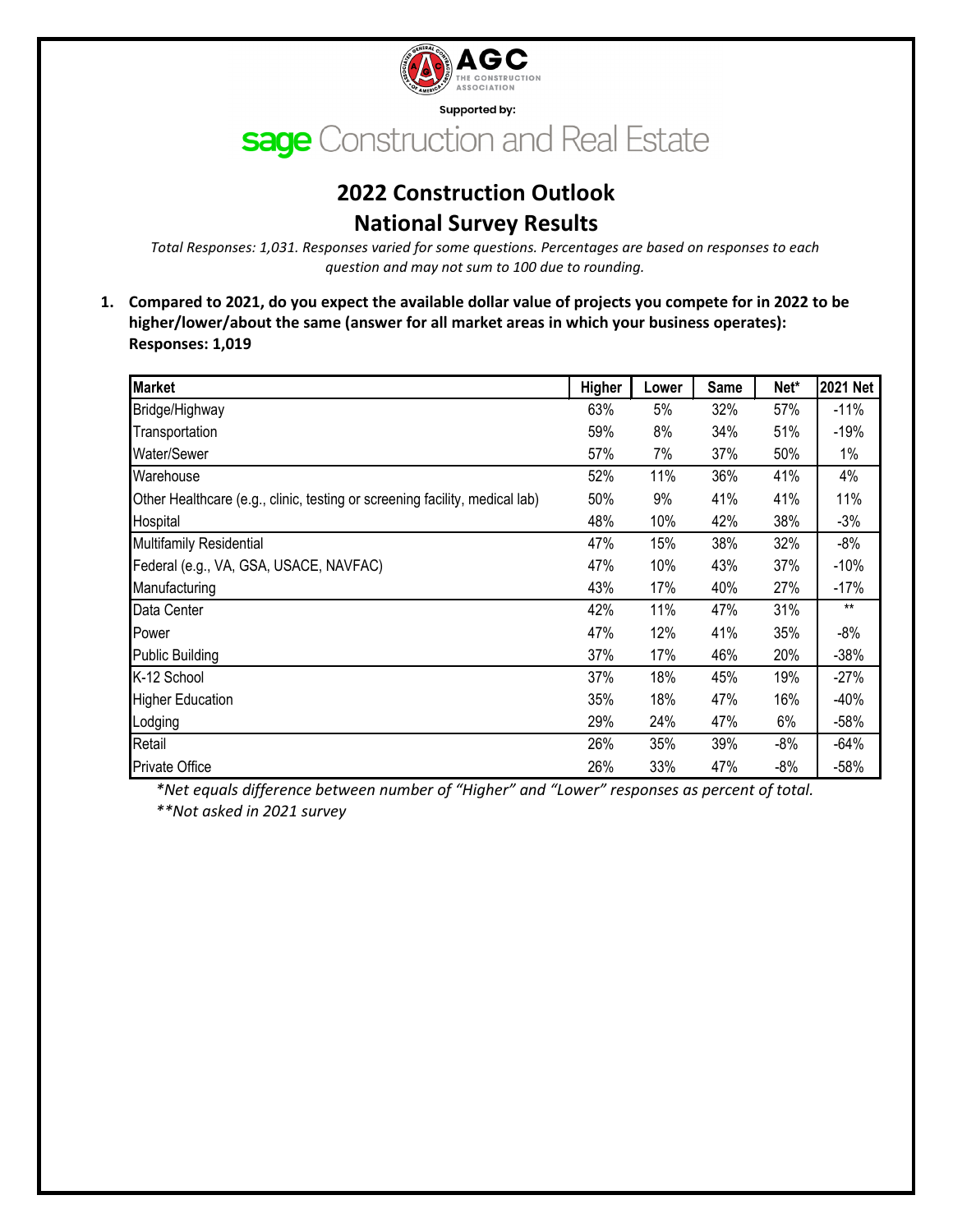### **2. What percent change do you expect in your headcount in 2022? Responses: 1,015**



**3. How would you describe your current situation in filling salaried and hourly craft positions? Responses: 1,006**



**4. Do you expect any changes in the availability of hourly craft or salaried personnel over the coming 12 months? Responses: 1,006**

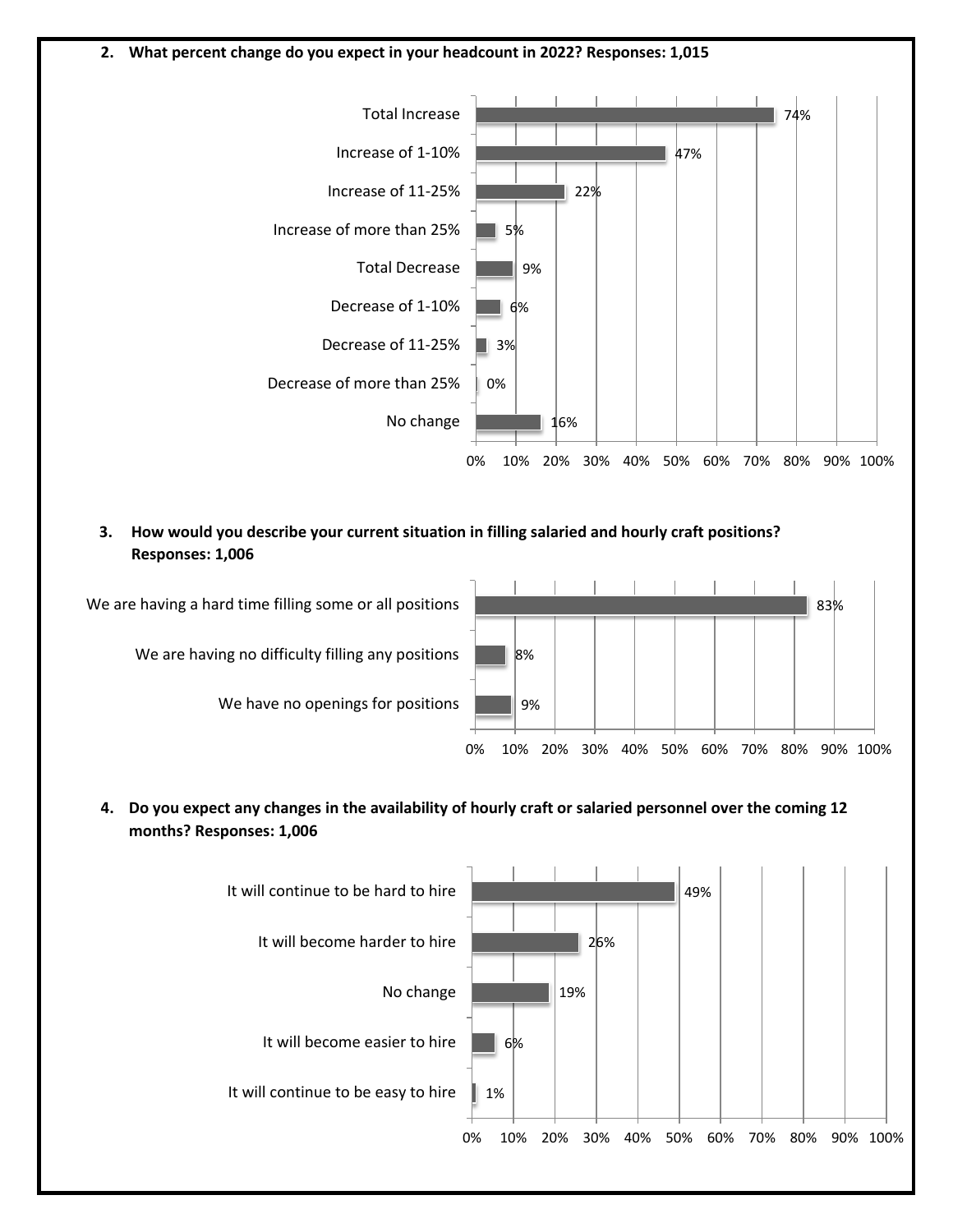## **5. Did your firm increase or decrease pay or benefits in 2021? (mark all that apply) Responses: 994**



### **6. What impact, if any, has the pandemic had on your projects this year? (mark all that apply) Responses: 983**

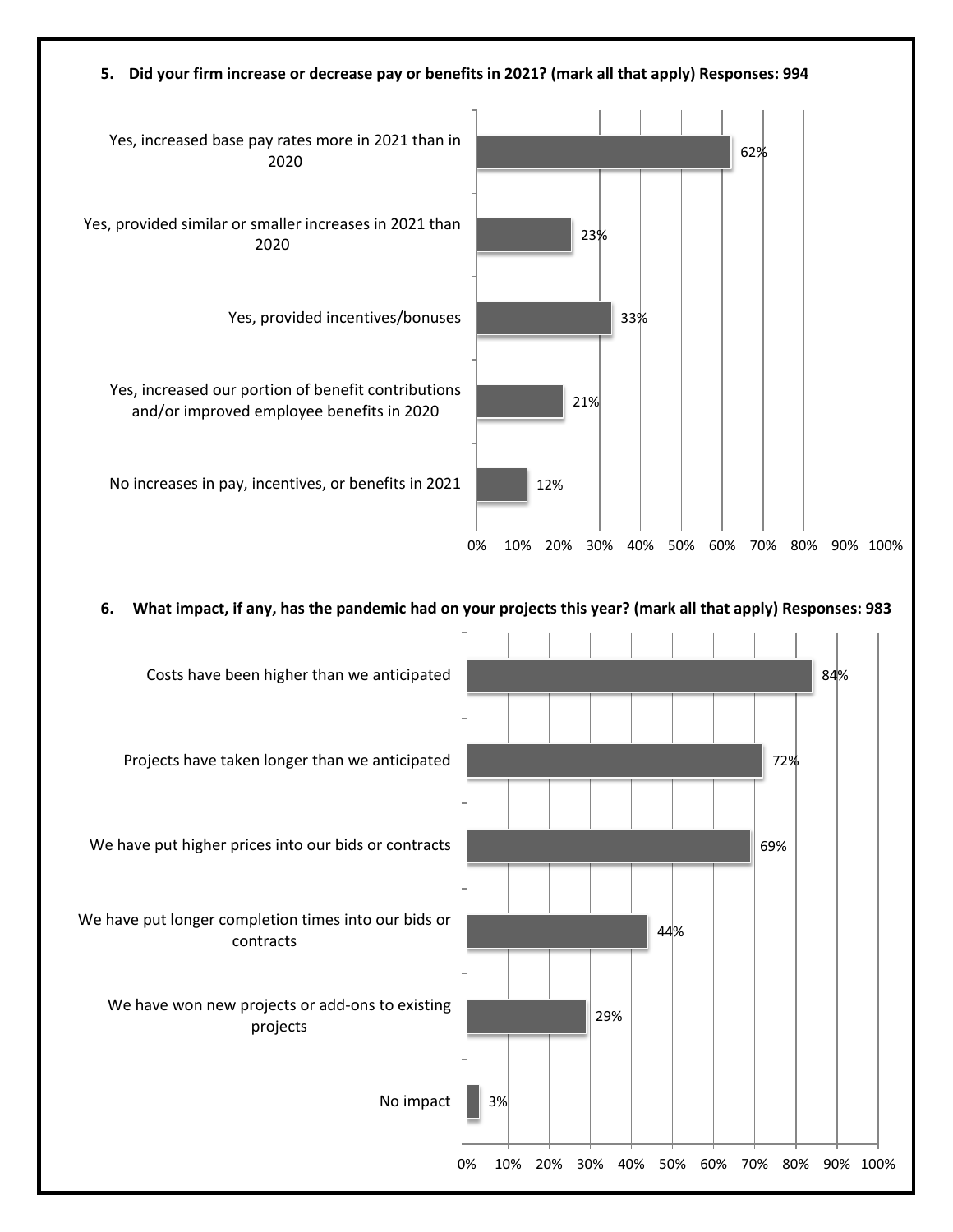

**8. Did an owner postpone or cancel any projects that were scheduled to start in 2021 or 2022? (mark all that apply) Responses: 974**

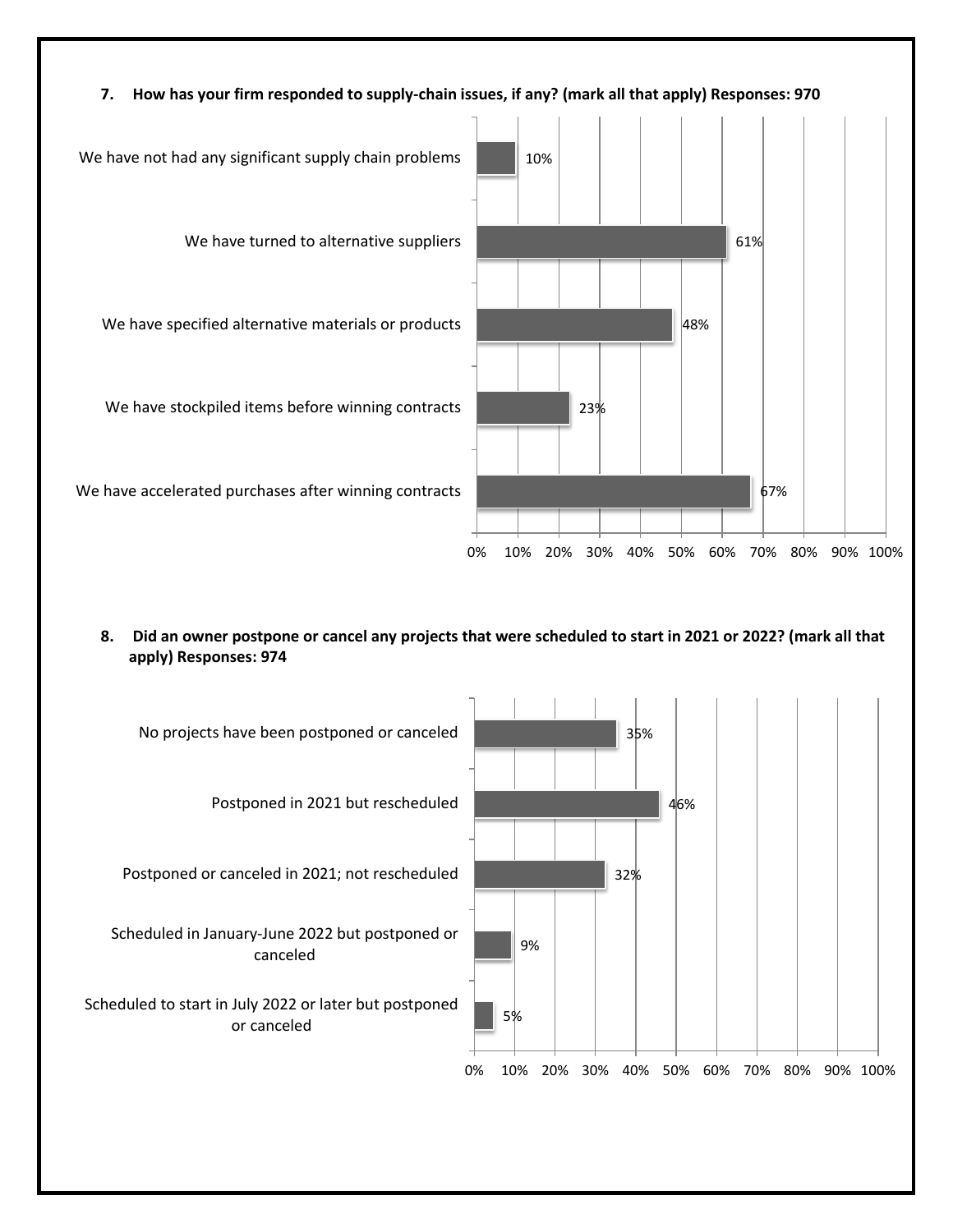**9. If projects were postponed or canceled, what was the main reason? Responses: 552**



**10. When do you expect your firm's volume of business will return to its normal level relative to one year earlier? Responses: 972**

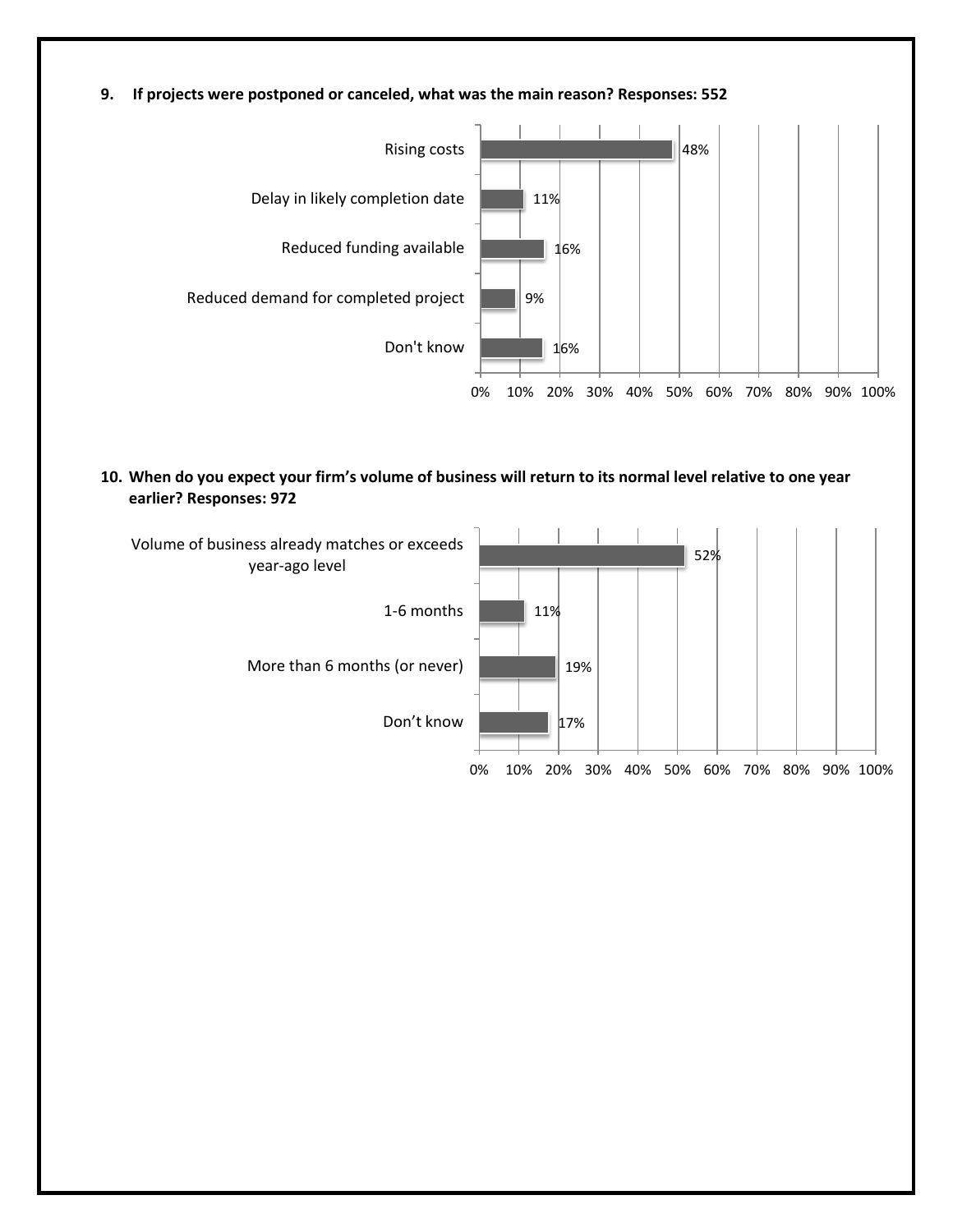

### **11. What are your biggest concerns for 2022? (mark all that apply) Responses: 973**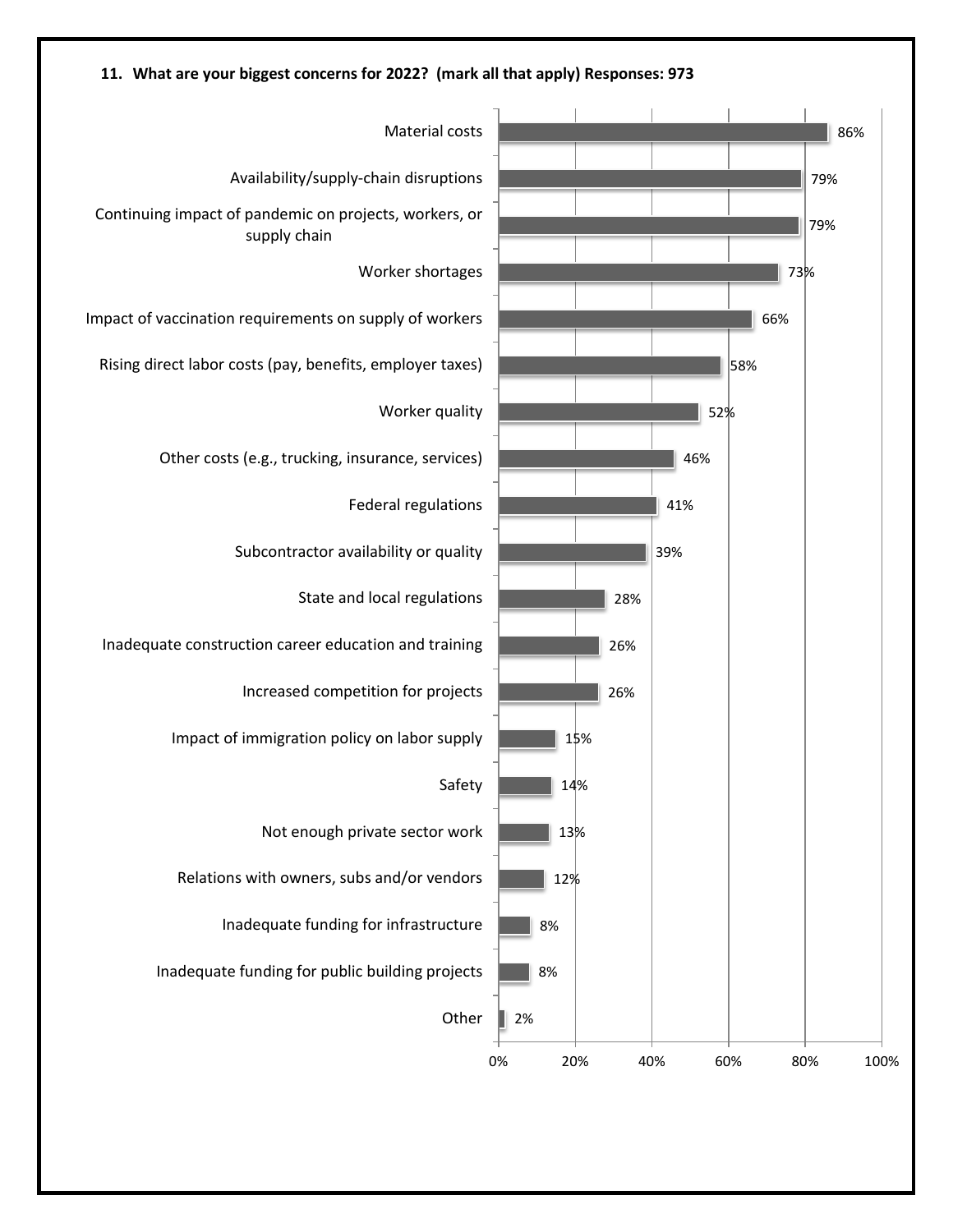**12. What challenges, if any, do you see regarding the safety and health of your firm's workers (mark all that apply)? Responses: 884**



**13. Compared to 2021, will your firm's 2022 investment in the following technologies change? (mark all that apply) Responses: 933**

|                                               | <b>Increase</b> | <b>Decrease</b> | No change |
|-----------------------------------------------|-----------------|-----------------|-----------|
| Document management software                  | 33%             | 1%              | 66%       |
| Project management software                   | 31%             | 2%              | 67%       |
| <b>Estimating software</b>                    | 27%             | 1%              | 72%       |
| Tool/asset management/tracking                | 25%             | 1%              | 73%       |
| Accounting software                           | 25%             | 2%              | 74%       |
| Human resources (HR) software                 | 24%             | 1%              | 75%       |
| Fleet tracking/management software            | 23%             | 2%              | 75%       |
| Scheduling software                           | 22%             | 2%              | 76%       |
| Client relationship management (CRM) software | 22%             | 2%              | 77%       |
| <b>Building Information Modeling (BIM)</b>    | 20%             | 1%              | 79%       |
| Project collaboration software                | 19%             | 1%              | 80%       |
| Payroll software                              | 18%             | 2%              | 81%       |
| Subcontractor bid management/ITB software     | 12%             | 1%              | 87%       |
| Service management software                   | 10%             | 1%              | 89%       |
| Prequalification software                     | 10%             | 1%              | 89%       |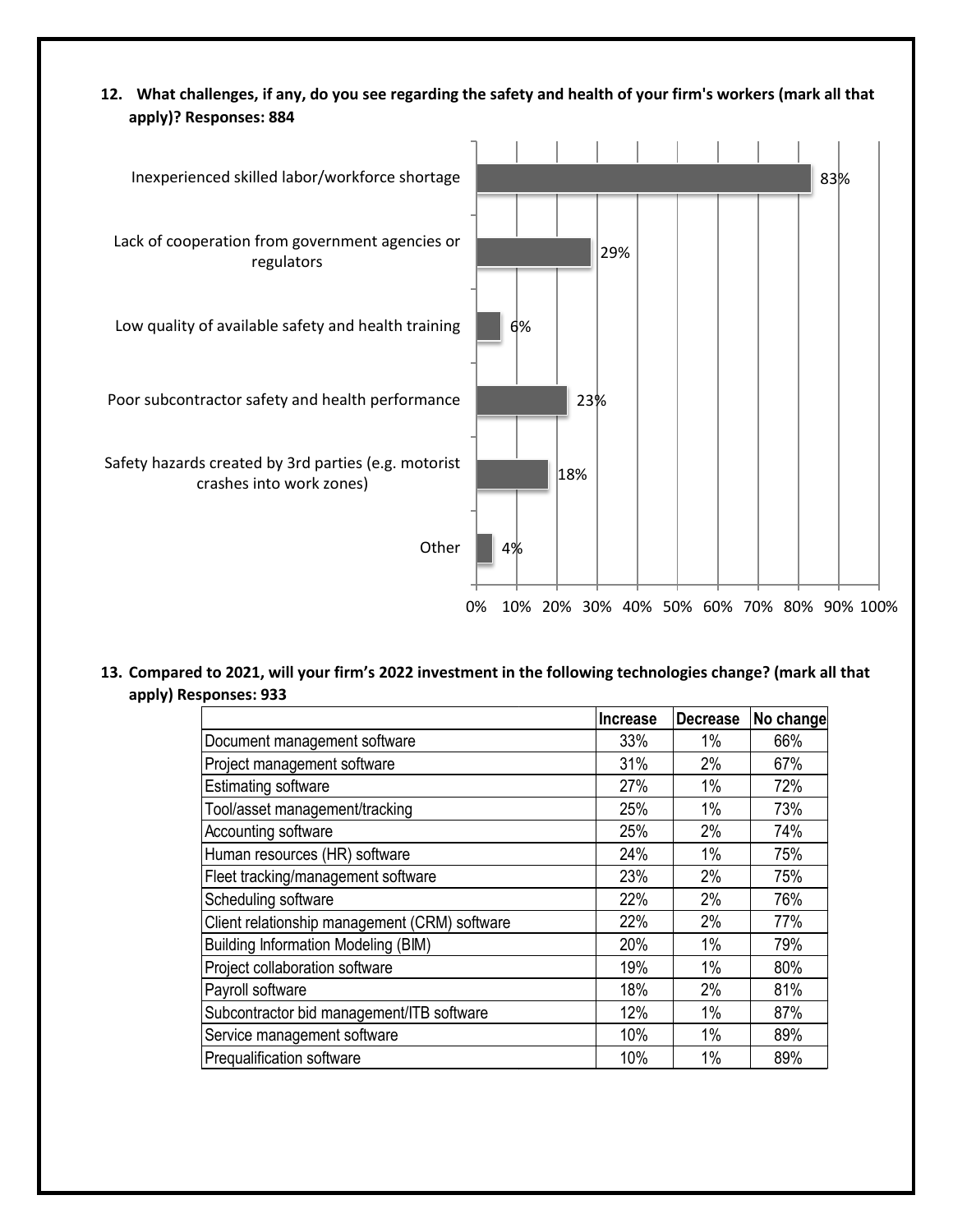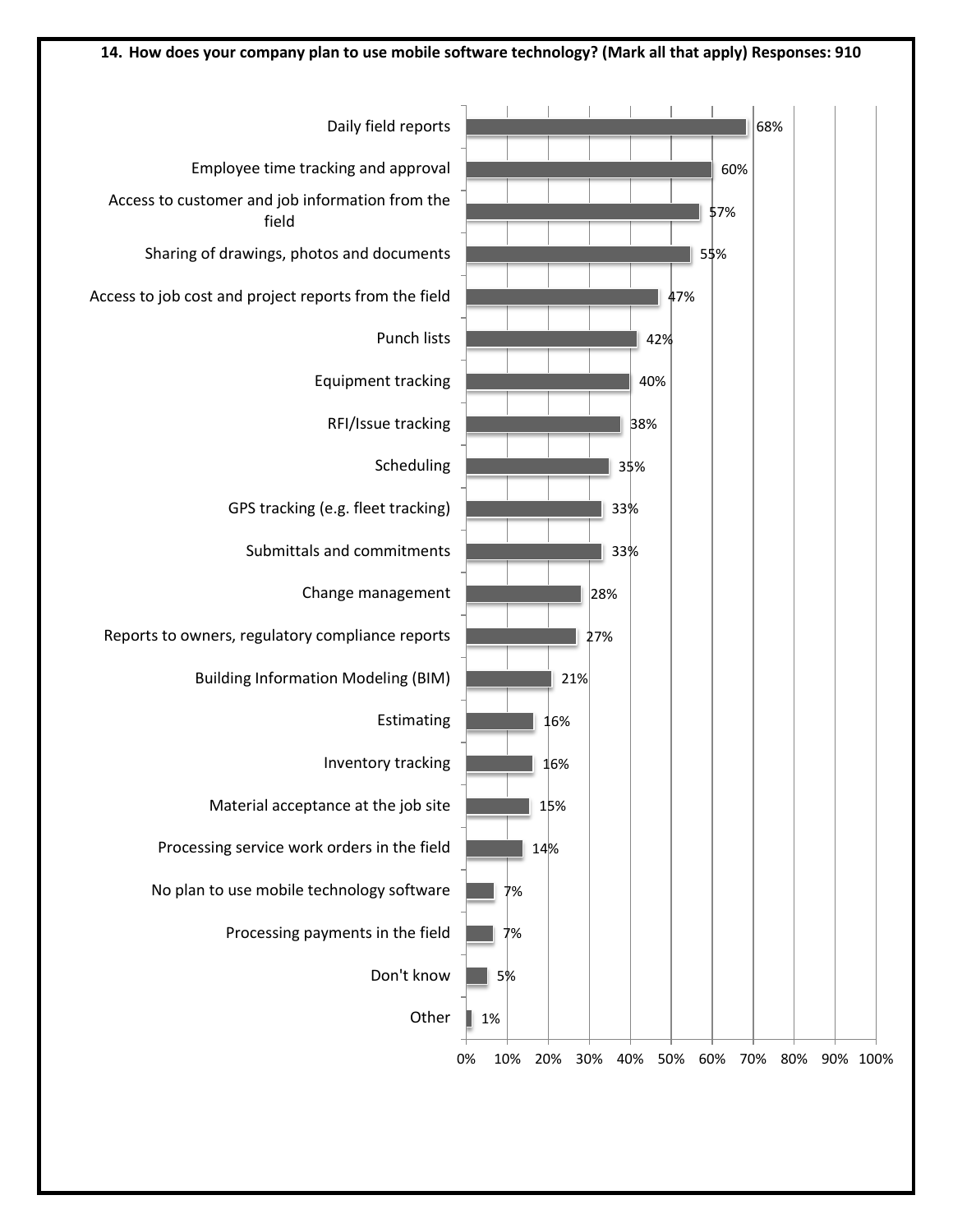### **15. Does your firm currently have a formal IT plan to support your business objectives? Responses: 932**



#### **16. What are your biggest IT challenges (mark all that apply)? Responses: 908**

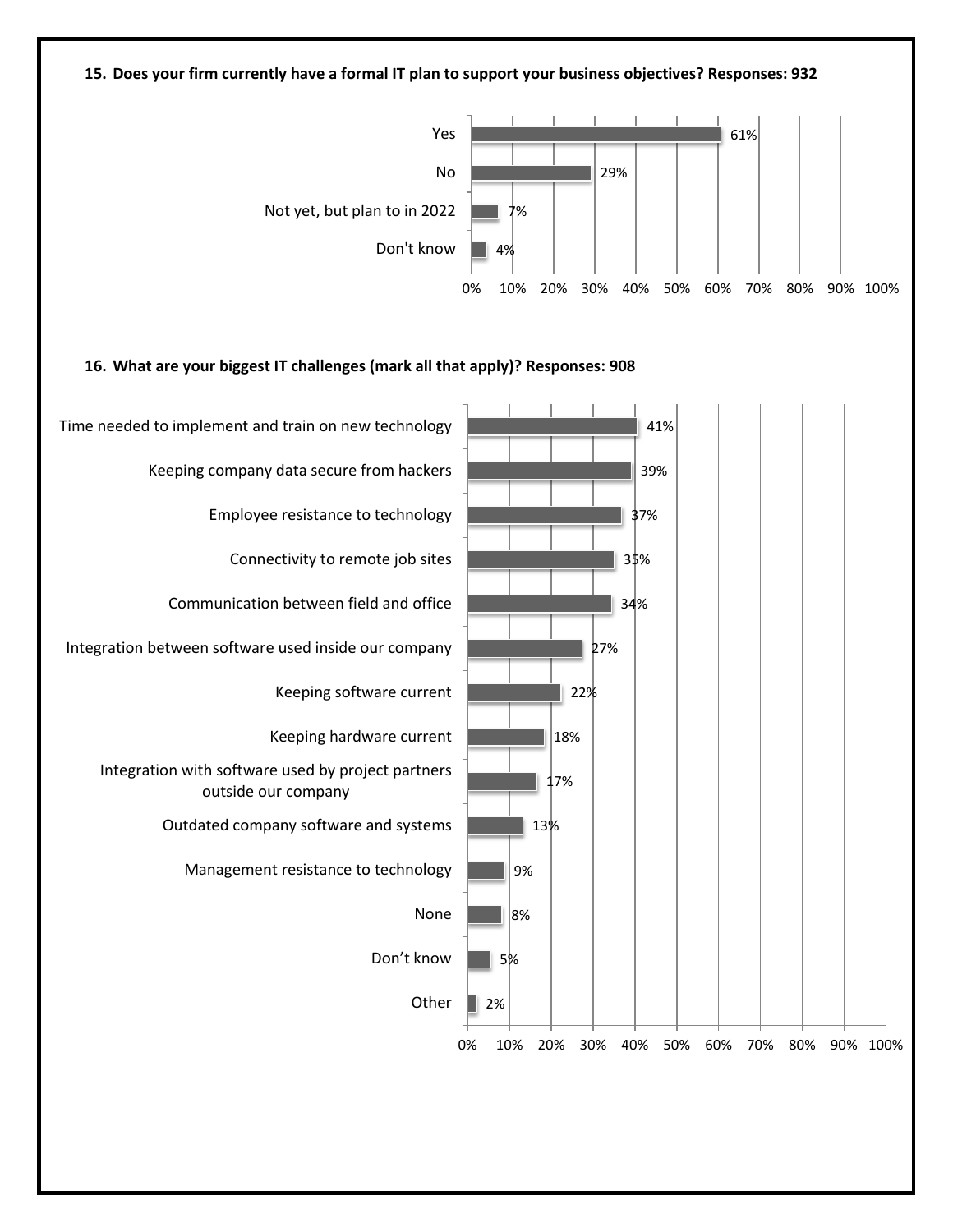## **17. Does your firm use cloud-hosted technology in any of the following ways (mark all that apply)? Responses: 882**